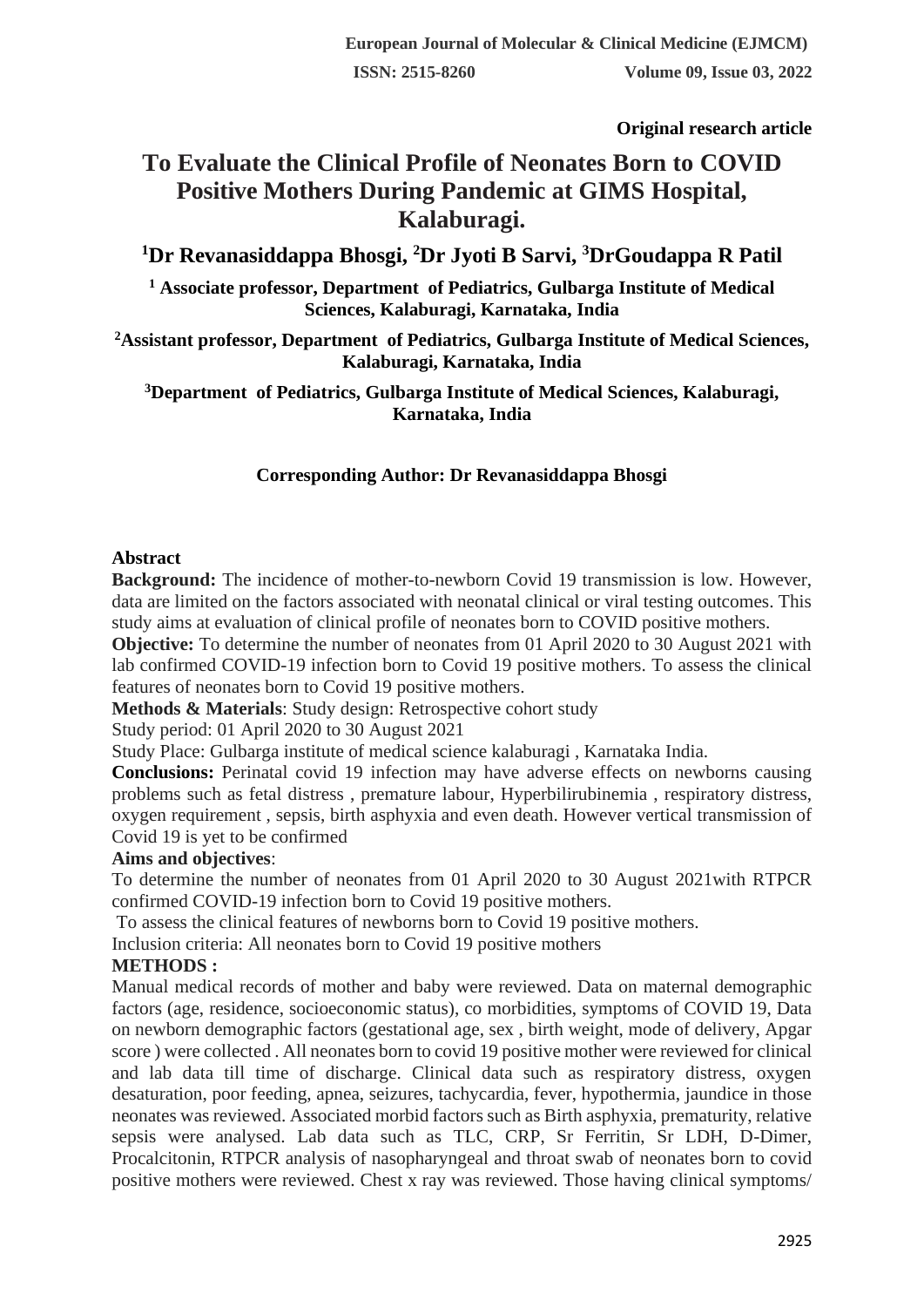**ISSN: 2515-8260 Volume 09, Issue 03, 2022**

signs were admitted in NICU. Asymptomatic hemodynamically stable Covid19 negative neonates were isolated on mother side.

**Sample size:** 200 neonates born to covid19 positive mothers.

Sample size was determined based on the incidence of covid19 positive rates of neonates born to covid positive mothers, using formula  $4PQ/L^2$ .

#### **Results:**

Among these 200 pregnant women with confirmed Covid 19 infection, fever and cough were the common symptoms noted. Of the newborns born to these mothers, 92 were male neonates and 108 were female neonates , 153 were full-term neonates and 32 were born premature; 15 were small-for-gestational-age (SGA) neonates. Clinically, the initial presentations in the neonates were respiratory distress( $n=5$ ) and failure to breathe at birth( $n=4$ ), but other presentations such as fever(n=1), poor feeding(n=3),rapid heart rate(n=4), hyperbilirubinaemia  $(n=5)$  abnormal Xray( $n=3$ ) and oxygen requirement( $n=4$ ) were also observed. All neonates were improved and discharged. Nasopharyngeal and throat swab specimens were collected from these neonates 2to3days after birth for Covid 19 RT-PCR tests, out of which 02 neonates showed positive results. One COVID-19 positive baby presented with failure to breathe at birth was treated with antiviral and antibiotics. The other baby also had similar presentation was treated with antiviral and oxygen. Both neonates improved and discharged.

**Keywords**: Covid 19 infection, neonates, clinicalprofile.

#### **Introduction**

In December2019, a novel coronavirus labeled 2019-nCoV, which has originated in Wuhan, began spreading rapidly across China. On March 11<sup>th</sup> 2020, the World Health Organisation(WHO) classified the novel coronavirus disease(COVID-19),caused by the  $SARS-CoV-2virus$ , as a global pandemic, highlighting the enormity of the viral outbreak.<sup>1</sup> The virus is transmitted mainly via respiratory droplets and/or contact, and human-to-human transmission and family clustering have been reported.<sup>2,3</sup> Human populations are generally susceptible to 2019-nCoV, and it bears a particularly high risk for pregnant women and children because they are in a special state of immune suppression. . As the biological characteristics of 2019-nCoV require further investigation, it is unclear whether rmother-to-infant transmission is possible. In this article, we retrospectively analyzed the clinical features and outcomes of all neonates born to 200 mothers with confirmed Covid19 infection in GIMS hospital from April 2020 to August2021.

## **Methods**

**Subjects: Neonates born to mothers with confirmed 2019 Covid 19 infection were selected.**

#### **Research methods**

The neonatal information including gender, gestational age, birth weight, clinical symptoms, laboratory findings, chest X-ray images, treatments admission, and outcomes was also collected. Then nasopharyngeal and throat swab specimens were sent, where the Covid19 RNA was detected by real-time reverse transcription-polymerase chain reaction (RT-PCR). This study was approved by the Institutional ethics committee .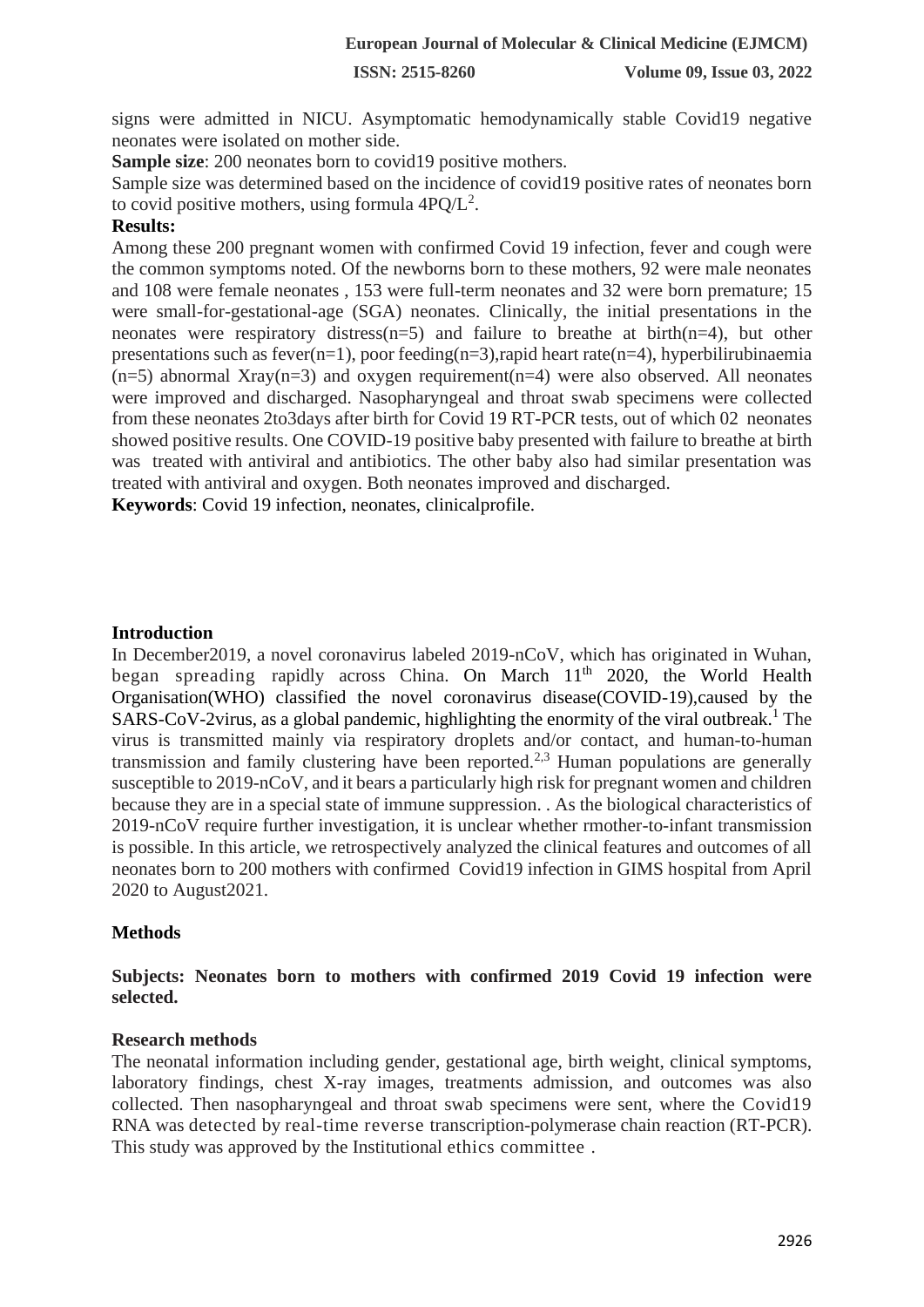## **Results:**

Information of neonates born to mothers with confirmed Covid 19infection was collected. Among these newborns there were 92male neonates and 108 female neonates, 153 of whom were full-term neonates and 32 premature neonates; 15 were small-for-gestational-age(SGA) neonates . 171 neonates were asymptomatic and were isolated with their mothers and remained asymptomatic throughout hospital stay and were discharged. 29 neonates required some therapeutic intervention .10 neonates required ICU admission. The common clinical presentations in these neonates were birth as  $phy x i a (n=4)$  and respiratory d is t r e s s (n=5), although other manifestations such as fever (n=1) and hyperbilirubinaemia(n=5) were also observed, gastrointestinal symptoms such as feeding intolerance, refusal of feeds were seen in 3 of the neonates. Chest radiography showed abnormalities in 3neonates at admission, which included infections(n=1), neonatal respiratory distress syndrome (NRDS) (n=2). Each of the newborn neonates received symptomatic supportive treatments after admission. (*Tables 1,2)*. After the neonates were hospitalized, nasopharyngeal and throat swab specimens for COVID 19 RTPCR test were collected from all neonates born to Covid 19 positive mothers . The sampling was performed within 72 hours after admission . The Covid19 RTPCR turned positive for 2 neonates, antiviral treatment was administered to these 2 neonates.

| CaseNo.                       | $\mathbf{1}$                       | $\overline{c}$                                                   | $\overline{\mathbf{3}}$             | $\overline{4}$                                                                    | 5               | 6                                  | $\overline{7}$                  | $\,8\,$                           | $\overline{9}$                                | 10                               |
|-------------------------------|------------------------------------|------------------------------------------------------------------|-------------------------------------|-----------------------------------------------------------------------------------|-----------------|------------------------------------|---------------------------------|-----------------------------------|-----------------------------------------------|----------------------------------|
| Gender                        | Female                             | Female                                                           | Male                                | Female                                                                            | Male            | Male                               | Female                          | Male                              | Male                                          | Female                           |
| Gestational<br>age(weeks)     | 34                                 | 38                                                               | $34 + 2$                            | 38                                                                                | 35              | 39                                 | 34                              | 39                                | 31                                            | 36                               |
| Birthweight (g)               | 1,500                              | 2,500                                                            | 2,200                               | 2,300                                                                             | 2,100           | 3,500                              | 2,300                           | 3,750                             | 1,720                                         | 2,105                            |
| Pregnancy                     | Singleton                          | Singleto<br>$\mathbf n$                                          | Twin 2                              | Singleton                                                                         | Singleton       | Singleton                          | Singleton                       | singleton                         | Singleton                                     | Singleton                        |
| <b>AGA</b>                    | <b>SGA</b>                         | Yes                                                              | Yes                                 | <b>SGA</b>                                                                        | Yes             | yes                                | Yes                             | Yes                               | Yes                                           | <b>SGA</b>                       |
| Apgarscore                    |                                    |                                                                  |                                     |                                                                                   |                 |                                    |                                 |                                   |                                               |                                  |
| $1 - min$                     | 9                                  | 6                                                                | 9                                   | 5                                                                                 | $\overline{9}$  | 6                                  | 9                               | $\boldsymbol{7}$                  | $\overline{9}$                                | 9                                |
| 5-min                         | 10                                 | 9                                                                | 10                                  | $\,8\,$                                                                           | 10              | 8                                  | 10                              | $\,8\,$                           | 10                                            | 10                               |
| First<br>presentation         | Respirator<br>y distress           | Failure to<br>breathe<br>at<br>birth,rep<br>siratory<br>distress | Poor<br>feeding                     | Respirat<br>ory<br>distress.c<br>yanosis,<br>Failure<br>to<br>breathe<br>at birth | Poor<br>feeding | Failure to<br>breathe at<br>birth  | Respiratory<br>distress         | Failure to<br>breathe at<br>birth | Respirato<br>ry distress                      | Poor<br>feeding                  |
| Otherpresenta<br>tion         | Hyperbilir<br>ubinaemia,<br>sepsis | Hyperbil<br>irubinae<br>mia,<br>sepsis                           | thrombo<br>cytopeni<br>$\mathbf{a}$ | Hypoxia,<br>Hyperbiliru<br>binaemia                                               | No              | Hyperbili<br>rubinaemi<br>$\rm{a}$ | Hyperbilirubin<br>aemia, sepsis | No                                | Thrombo<br>cytopenia<br>Hyperinfl<br>ammation | Fever and<br>refusal of<br>feeds |
| Transfusionof<br>bloodproduct | FFP                                | N <sub>o</sub>                                                   | No                                  | No                                                                                | N <sub>o</sub>  | No                                 | N <sub>o</sub>                  | No                                | N <sub>o</sub>                                | No                               |

**Table1: Information of neonates born to mothers with confirmed Covid19 infection**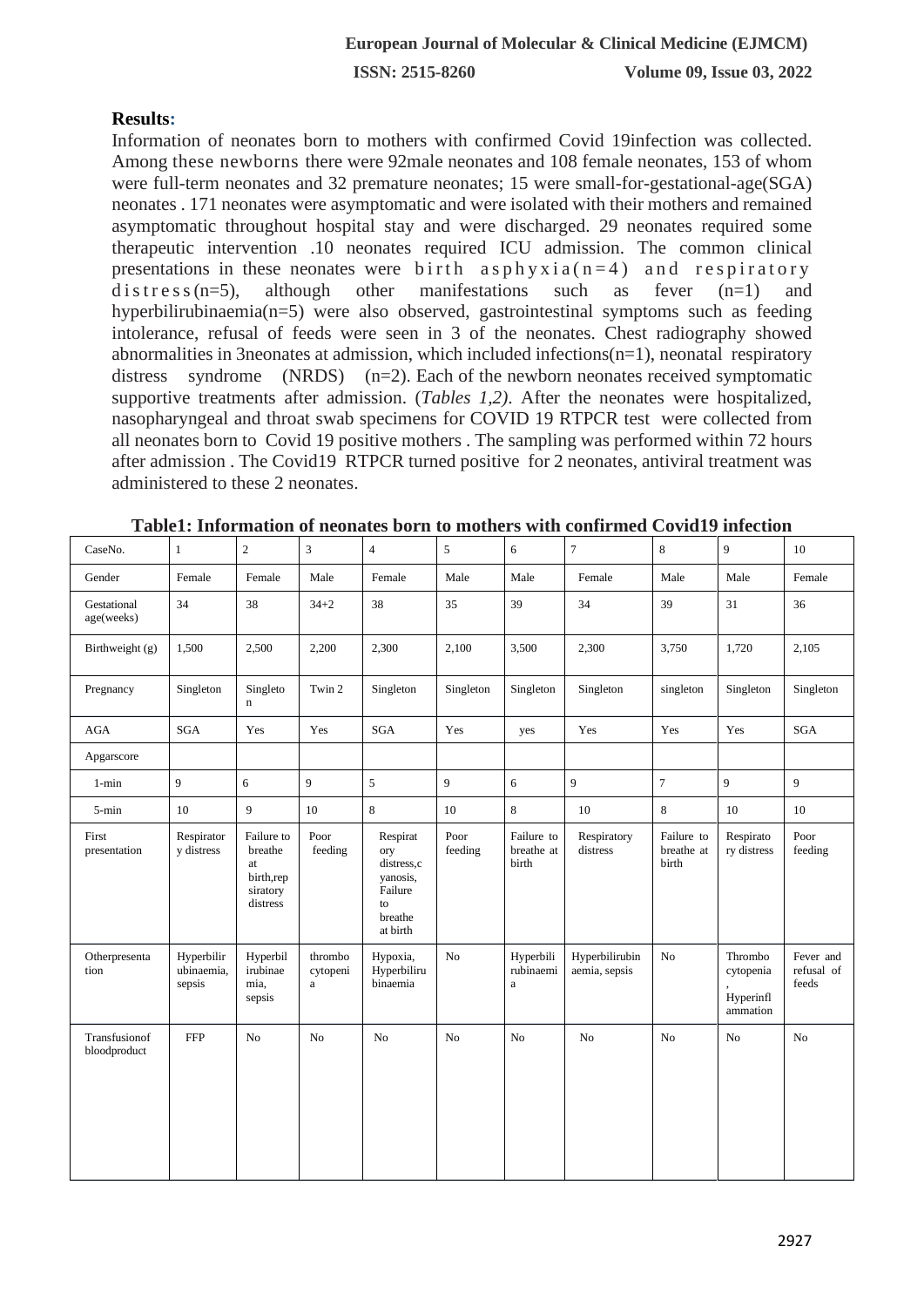#### **European Journal of Molecular & Clinical Medicine (EJMCM)**

**ISSN: 2515-8260 Volume 09, Issue 03, 2022**

| Oxygen<br>requirement |                               |                                |                                |                            |                               |                                |                            |                                |                                |                                |
|-----------------------|-------------------------------|--------------------------------|--------------------------------|----------------------------|-------------------------------|--------------------------------|----------------------------|--------------------------------|--------------------------------|--------------------------------|
| Complications         | Septic<br>shock               | Sepsis                         | No                             | Early onset<br>sepsis      | N <sub>o</sub>                | N <sub>0</sub>                 | No                         | N <sub>o</sub>                 | N <sub>o</sub>                 | No                             |
| Outcome               | Improve $&$<br>Discharge<br>d | Improve<br>&<br>Discharg<br>ed | Improve<br>&<br>Discharg<br>ed | Improve $\&$<br>Discharged | Improve $&$<br>Discharge<br>d | Improve<br>&<br>Discharge<br>d | Improve $\&$<br>Discharged | Improve<br>&<br>Discharge<br>d | Improve<br>&<br>Discharge<br>đ | Improve<br>&<br>Discharge<br>d |

## AGA, Appropriate for gestationalage; SGA, small for gestational age

 $\overline{a}$ 

| CaseNo.                       | $\mathbf{1}$ | $\mathbf{2}$           | 3                        | $\overline{4}$                  | 5                     | 6                        | $\tau$             | 8                 | 9                        | 10     |
|-------------------------------|--------------|------------------------|--------------------------|---------------------------------|-----------------------|--------------------------|--------------------|-------------------|--------------------------|--------|
| X-ray<br>Chest<br>atadmission | Normal       | Normal                 | Normal                   | Slightly<br>blurred<br>markings | Normal                | Normal                   | Mild<br><b>RDS</b> | Normal            | Mild<br><b>RDS</b>       | Normal |
| WBC(per<br>microlitre)        | 12,700       | 7,620                  | 12,700                   | 10,600                          | 15,600                | 18,680                   | 16,700             | 15,300            | 9,700                    | 6,800  |
| $L\%(\%)$                     | 64           | 33                     | 42                       | 56                              | $40\,$                | 35                       | 39                 | 40                | 21                       | 75     |
| PLT(L<br>per<br>microL)       | 1.68         | 1.85                   | 1.22                     | 2.88                            | 2.05                  | 2.58                     | 2.33               | 2.44              | 95,000                   | 3.49   |
| Hb(g/dL)                      | 18.2         | 15.9                   | 16.6                     | 18.3                            | 23.5                  | 17.2                     | 21.1               | 17.4              | 18.5                     | 19.6   |
| CRP(mg/L)                     | < 0.5        | 8.88                   | 0.6                      | 50                              | < 0.5                 | < 0.5                    | 3.21               | 1.11              | 0.52                     | 5.36   |
| PCT(ng/mL)                    | $\equiv$     | 0.16                   | 9.20                     | 3.2                             | -                     | -                        | -                  | $\qquad \qquad -$ | $\qquad \qquad -$        | -      |
| ALT(IU/L)                     | 7.0          | 7.9                    | $\overline{\phantom{0}}$ | 24.0                            | 45                    | $10\,$                   | 26                 | 48                | 29                       | 28     |
| AST(IU/L)                     | 33.4         | 55.3                   | $\qquad \qquad -$        | 26                              | 33                    | 41                       | 30                 | 33                | 27                       | 46     |
| BUN(mg/dL)                    | 43           | $21\,$                 | 44                       | 68                              | 19                    | 19                       | $20\,$             | 41                | 22.12                    | 13     |
| sCr(mg/dl)                    | 0.69         | 1.1                    | 0.23                     | 0.9                             | 1.1                   | 0.5                      | 0.7                | 0.3               | 0.86                     | 0.85   |
| PT(s)                         | 19.3         | $\equiv$               | 13.6                     |                                 | 15.5                  | $\qquad \qquad -$        | 17.3               | $\equiv$          | $\overline{\phantom{a}}$ | 22.98  |
| $D -$<br>dimer(micg/ml)       | 0.5          | $\qquad \qquad -$      | 0.5                      | 0.6                             | $\equiv$              | $\overline{\phantom{0}}$ | 21.53              | $\equiv$          | $\blacksquare$           | 3.87   |
| Sr<br>Bilirubin(mg/dl)        |              | 16.3(TB)<br>$3.0$ (DB) |                          |                                 | 22.2(T)<br>$0.5$ (DB) | 17(TB)<br>$0.3$ (DB)     |                    |                   |                          |        |

Table 2: Imaging and laboratory findings of neonates

WBC, white blood cell; L%, percentage of Lymphocyte; PLT, Platelet counts; Hb, hemoglobin; CRP, C-reactive protein; PCT,procalcitonin; ALT,alanine aminotransferase;AST,aspartate aminotransferase; BUN, blood ureaNitrogen;sCr,serumcreatinine;PT,prothrombintime;APTT,activatedpartialthromboplastint ime.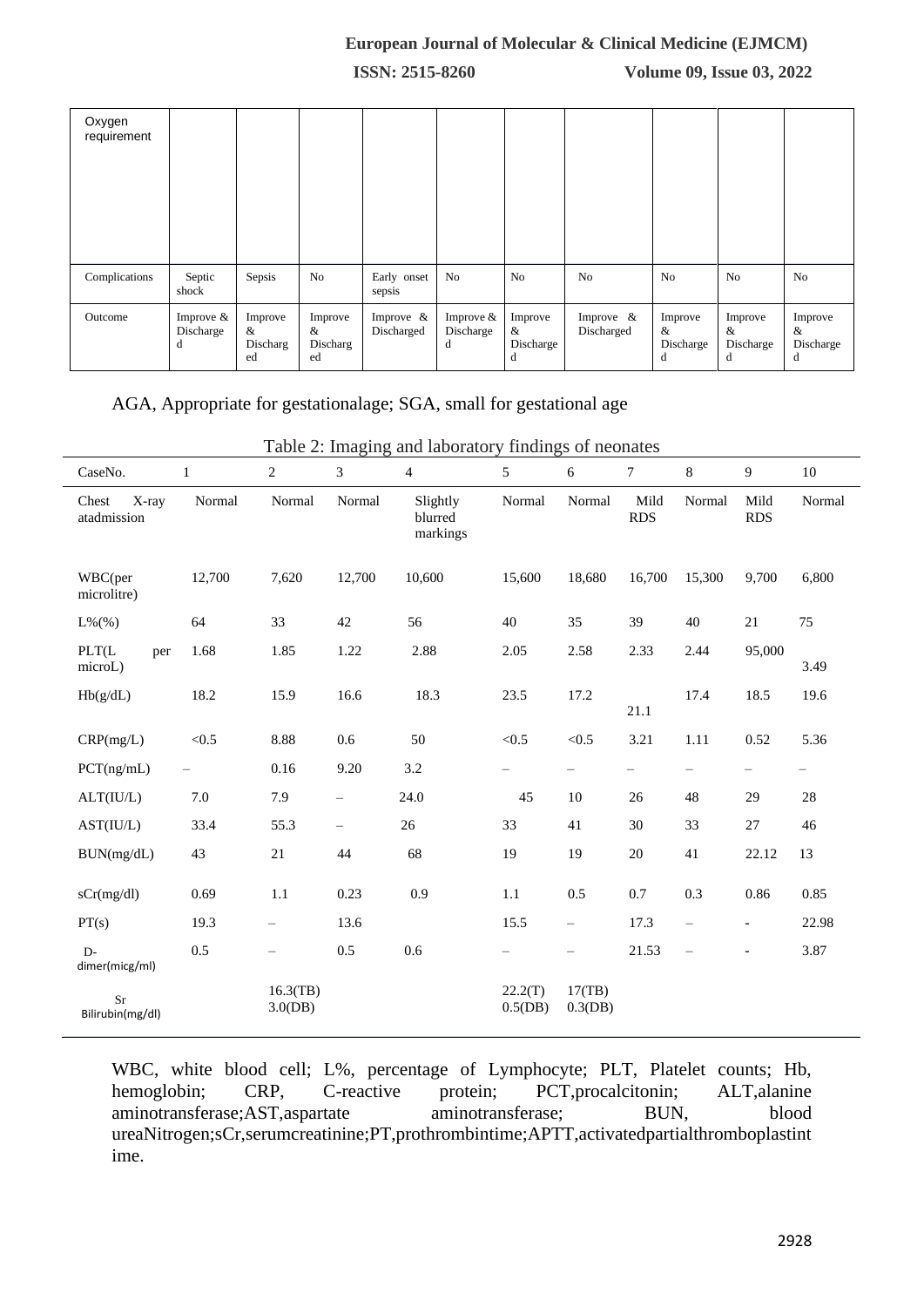### **Discussion:**

Human populations are generally susceptible to Covid 19 infection and pregnant women are at a particularly high risk of Covid 19 infection because they are in a special state of immune suppression. After being infected with 2019-nCoV, the first symptoms were fever and cough, and there were few symptoms (e.g., sneezing, nasal congestion, and a sore throat) related with upper respiratory tract infections. Some mothers also experienced GI symptoms.<sup>4</sup> Coronavirusisan RNA virus and falls into the virus family Coronaviridae , order Nido virales. It is widely found in humans, mammals , and birds and can cause infections of the respiratory tract, gastrointestinal system, and nervous system.<sup>2</sup> Prior to the Covid 19 outbreak, there were 3 strains common in the human population and can be vertically transmitted through the placenta .<sup>5</sup> In contrast, there is no evidence supporting the vertical transmission of SARS-CoV and MERS-CoV.<sup>6,7,8,9</sup> In our study, intrauterine fetal distress developed in 4 cases. It is speculated that 2019-nCoV infection in mothers may cause hypoxemia, therefore increasing the risk of perinatal adverse events .However, whether intrauterine fetal distress is directly related to Covid 19 infection in mothers is still unclear. In our current study, only 2 neonatal nasopharyngeal and throat swabs tested positive for Covid 19, and the possibility of a false negative result could not be ruled out. If conditions allow, more specimens, including umbilical cord blood andamniotic fluid from the mother and serum, gastric fluid, anal swabs, or stools from the neonates, can be collected to optimize the detection rate of NAT.<sup>10</sup> Furthermore, the placenta tissue can also be examined for placental inflammation caused by viral infection<sup>11</sup>, so as to identify whether there is any placental transmission.

The first symptoms of the neonates in our study after admission were mainly respiratory distress  $(n=5)$ , failure to breathe at birth $(n=4)$  and other presentations like poor feeding( $n=3$ ),fever( $n=1$ ), increased heart rate  $(n=4)$ , hyperbilirubinaemia (n=5),thrombocytopenia(n=2). Thus, respiratory rate, body temperature, heart rate, and gastrointestinal symptoms and signs should be closely monitored, and there should be early intervention for patients with abnormal findings. Covid 19 infection is highly contagious and outbreaks can easily occur. Once an outbreak occurs in a maternal andchild health facility, the consequences can be disastrous as the viral infection is complex , unpredictable , and difficult to control. Thus, enhanced health education and effective prevention and control measures must be taken. Each newly admitted mother and newborn should receive careful preexamination and be appropriately triaged. The conditions of neonates, mothers, and their close contacts should be carefully evaluated. If symptoms such as fever, coughing, and lethargy are present, the baby should be admitted to an isolation room for observation and treatment, and specimens should be collected immediately and dynamically to facilitate early diagnosis and treatment. Neonates born to women with suspected or confirmed Covid 19 infection should be carefully evaluated by neonatologists. If there are high-riskfactors including prenatal and postnatal fever in the mother, premature rupture of membranes, premature birth, low birth weight, or the infant is small for gestational age, it is recommended that the neonate should be admitted into the neonatal isolation ward as soon as possible, where any change in condition is closely monitored, and timely symptomatic and supportive treatments should be administered. According to the chest radiographic findings, RTPCR results, and the patient's symptoms and signs, the interventions may be initiated proactively

#### **Conclusions.**

Covid 19 infection has caused major morbidity and mortality worldwide. Neonates born to mothers with confirmed or suspected Covid 19 infection are most of the time asymptomatic. However, neonatal critical illness is still a possibility; therefore, isolation precautions and vertical transmission should be studied thoroughly. In addition, testing these neonates by